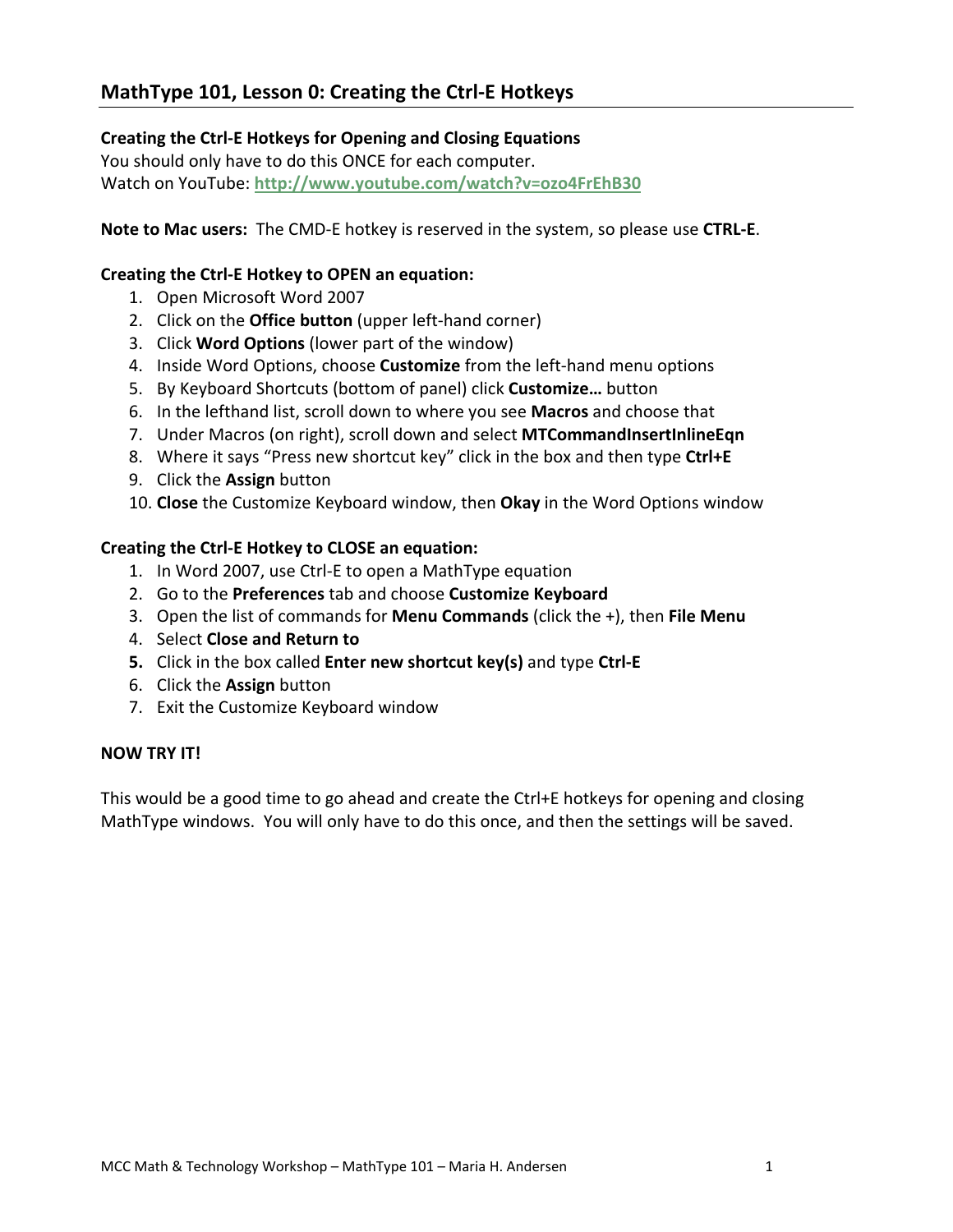After installation, the MathType tab (and ribbon) should appear when you open Microsoft Word 2007. The first time, you may be warned that a third‐party macro is trying to use Microsoft Word. **You must choose to ENABLE this macro** for MathType to run in Word.

|    | $\begin{array}{ c c c c c }\hline \textbf{H} & \textbf{P} & \textbf{Q} & \textbf{Q} & \textbf{Q} & \textbf{P} \end{array}$<br>$\mathbf{e}$ |                         |                                              |                        |             | MATHTYPE LESSONS.docx - Microsoft Word |                      | الماردة                           |  |
|----|--------------------------------------------------------------------------------------------------------------------------------------------|-------------------------|----------------------------------------------|------------------------|-------------|----------------------------------------|----------------------|-----------------------------------|--|
|    | Home<br>Insert                                                                                                                             | Page Layout             | References                                   | Mailings<br>Review     | <b>View</b> | MathType<br>Developer                  | Accessibility        | Acrobat                           |  |
|    | $\sum$ Inline                                                                                                                              | CO Math -               | (1) Insert Number *                          | $\triangle$ Previous   |             | $\sqrt{2}$ Equation Preferences        | Export Equations     | O MathType Help *                 |  |
|    | $\overline{\Sigma}$ Display                                                                                                                | $\Omega$ Other -        | <i>ff</i> ) Insert Reference                 | $\circ$ Equations      |             | $\Sigma$ : Format Equations            | Publish to MathPage  | $\sum$ MathType on the Web $\sim$ |  |
|    | $\Sigma$ <sup>1</sup> Right-numbered $*$                                                                                                   |                         | $\frac{11}{24}$ Chapters & Sections $\infty$ | $\overline{\ast}$ Next |             | $\Sigma_{\Sigma}$ Convert Equations    | <b>Ex</b> Toggle TeX | $\sum$ Future MathType            |  |
|    | <b>Insert Equations</b>                                                                                                                    | <b>Symbols</b>          | <b>Equation Numbers</b>                      | <b>Browse</b>          |             | Format                                 | Publish              | <b>MathType</b>                   |  |
|    | $\begin{array}{ c c } \hline \textbf{L} & \textbf{L} \\ \hline \textbf{L} & \textbf{L} \\ \hline \end{array}$                              | the company's company's | <b>Contract Contract Contract</b>            |                        |             |                                        |                      | 1.7.1.1                           |  |
|    |                                                                                                                                            |                         |                                              |                        |             |                                        |                      |                                   |  |
| Lı | the control of the more control of the                                                                                                     |                         |                                              |                        |             |                                        |                      |                                   |  |

**What is an inline equation?** An inline equation inserts right in the line with your other text and moves when that text moves.

### **To insert an inline equation into a Word document**

- click on  $\Sigma$  Inline in the MathType ribbon
- use the built‐in hotkey: Ctrl+Alt+Q
- use the Ctrl+E or Cmd+E hotkey (if you have created this macro)

#### **Moving around within the MathType Editor:**

- Use the arrow keys (up, down, left, right)
- Use the TAB key (or SHIFT+TAB to go backwards)

#### **To get out of the equation and back to your document**

- close the window using the red X in the upper right‐hand corner
- use the Ctrl+E or Cmd+E hotkey (if you have created this hotkey)

#### **To get back IN to an equation for editing:**

- double‐click on the equation
- use Alt+E or Alt+O to open the equation for editing

#### **Newer MathType Built‐in Commands:**

- Open a new inline equation: Ctrl+Alt+Q
- Open a new display equation: Alt+Q
- Open an existing equation for editing within document: Alt+E
- Open an existing equation for editing in a separate Mathtype window: Alt+O

**NOTE:** If you exit MathType without typing anything, an empty equation box will still be inserted into Word. Just press **Backspace** key twice (PC) or highlight the box and press Delete (Mac).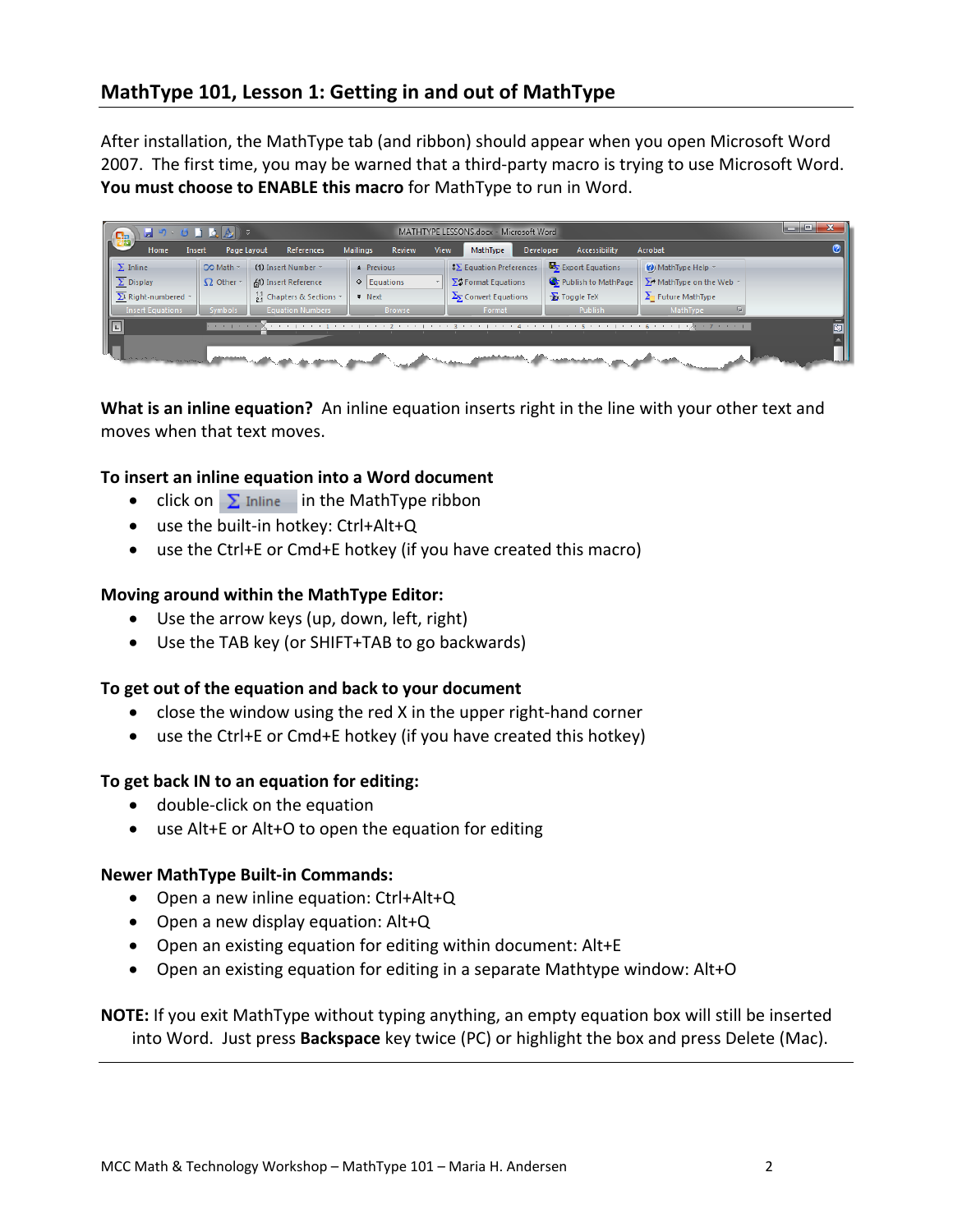#### **NOW YOU TRY IT!**

- 1. Open a Word Document.
- 2. In three **separate** equation windows, create the following lines. The highlighting is to show you which part is actually the MathType equation:
	- Graph  $y = \sqrt[3]{x}$  and label your axes.
	- One way to define tangent is as  $\frac{\tan x}{\tan x} = \frac{\sin x}{\tan x}$ cos  $x = \frac{\sin x}{\cos x}$ .
	- Use your calculator to verify the *t*-value is  $t_{.05,10}=1.812$
- 3. Now edit the second example, changing it to:
	- One way to define tangent is using a right triangle:  $\tan x = \frac{Opposite}{\sqrt{x}}$ . *Adjacent*

NOTE: To resize the menus or make other changes to your workspace, go to the **Preferences** menu, and select **Workspace Preferences**. Click desired size under **Toolbar Size** (and any other changes). Click on **OK**.

| MathType - Equation in MATHTYPE LESSONS.docx                                                                                                                                                                                                                                                                                                                                                                                                                                                                                                                                                                                                                                                                                                                                                                                                                                                                                                                                                                                                                                                                                                                                                                                                                                                                                                                                                                                                 | $\begin{array}{c c c c} \hline \multicolumn{1}{c }{-} & \multicolumn{1}{c }{-} \end{array} \hspace{1.2cm} \begin{array}{c c c c} \multicolumn{1}{c }{-} & \multicolumn{1}{c }{-} \end{array} \hspace{1.2cm} \begin{array}{c c c c} \multicolumn{1}{c }{-} & \multicolumn{1}{c }{-} \end{array} \hspace{1.2cm} \begin{array}{c c c c} \multicolumn{1}{c }{-} & \multicolumn{1}{c }{-} \end{array} \hspace{1.2cm} \begin{array}{c c $                                                                                                         |
|----------------------------------------------------------------------------------------------------------------------------------------------------------------------------------------------------------------------------------------------------------------------------------------------------------------------------------------------------------------------------------------------------------------------------------------------------------------------------------------------------------------------------------------------------------------------------------------------------------------------------------------------------------------------------------------------------------------------------------------------------------------------------------------------------------------------------------------------------------------------------------------------------------------------------------------------------------------------------------------------------------------------------------------------------------------------------------------------------------------------------------------------------------------------------------------------------------------------------------------------------------------------------------------------------------------------------------------------------------------------------------------------------------------------------------------------|---------------------------------------------------------------------------------------------------------------------------------------------------------------------------------------------------------------------------------------------------------------------------------------------------------------------------------------------------------------------------------------------------------------------------------------------------------------------------------------------------------------------------------------------|
| File Edit View Format Style Size Preferences Help                                                                                                                                                                                                                                                                                                                                                                                                                                                                                                                                                                                                                                                                                                                                                                                                                                                                                                                                                                                                                                                                                                                                                                                                                                                                                                                                                                                            |                                                                                                                                                                                                                                                                                                                                                                                                                                                                                                                                             |
| Cut and Copy Preferences<br>$\mathbb{R}$ $\mathbb{R}$ $\mathbb{R}$<br>¦ab∵.<br>λωθ<br>$A \Omega \Theta$<br>$\partial \infty$<br>$\leq$ $\boldsymbol{z}$ $\boldsymbol{\approx}$<br>$\subset$<br>Web and GIF Preferences<br>$\frac{\Box}{\Box}$<br>$\mathbb{I}$ . $\mathbb{I}$<br>ប៉ូ ប៉ូ<br>appe design<br>$\qquad \qquad \text{(I)} \qquad \qquad \text{(I)}$<br>$\begin{array}{c} \boxed{\Box} \end{array}$<br><b>Functions Recognized</b><br>Ħ<br>Workspace Preferences<br>$\mathbb{R}$ : $\ddot{x}$ :<br>$\theta$<br>$\partial$<br>π<br>$\rightarrow$<br>$\leq$<br>$\infty$<br>$\in$<br><b>Ma</b><br>Customize Keyboard<br>Tab <sub>9</sub><br><b>Derivs</b><br><b>Statistic</b><br>Algebra<br>Geometry<br>Tab <sub>8</sub><br><b>Object Editing Preferences</b><br>$f(x) =$<br><b>Equation Preferences</b><br>$\blacktriangleright$<br>$\begin{array}{ c c c c c }\hline \textbf{1} & \textbf{1} & \textbf{1} & \textbf{1} & \textbf{1} \\ \hline \textbf{2} & \textbf{1} & \textbf{1} & \textbf{1} & \textbf{1} & \textbf{1} & \textbf{1} \\ \hline \textbf{3} & \textbf{1} & \textbf{2} & \textbf{3} & \textbf{1} & \textbf{1} & \textbf{1} & \textbf{1} \\ \hline \textbf{4} & \textbf{1} & \textbf{3} & \textbf{1} & \textbf{1} & \textbf{1} & \textbf{1} & \textbf$<br>Para a cardiaceae a U<br>وينادرون المتوجلات والكالمرور والمتوجل وتوجيه<br>$\frac{15}{2}$ , and a set on a more $\frac{14}{2}$ ,<br>and a collected at a<br>D | $\mathbf{x}$<br><b>Workspace Preferences</b><br>Toolbar size:<br>OK.<br>O Medium<br>C Large<br>Small<br>Cancel<br>Insertion point thickness:<br>Help<br>Small<br>Medium<br>C Large<br><b>Langela</b><br>Empty slot thickness:<br>Medium<br>C Large<br>Small<br>Ruler units: [Inches (in)<br>User interface language:<br>English (United States) -- English<br>Colors:<br>Space and tab color:<br>Change<br>Empty slot color:<br>Change<br>Show character and template codes in the status bar<br>Allow TeX language entry from the keyboard |
|                                                                                                                                                                                                                                                                                                                                                                                                                                                                                                                                                                                                                                                                                                                                                                                                                                                                                                                                                                                                                                                                                                                                                                                                                                                                                                                                                                                                                                              | Show all instructional messages again                                                                                                                                                                                                                                                                                                                                                                                                                                                                                                       |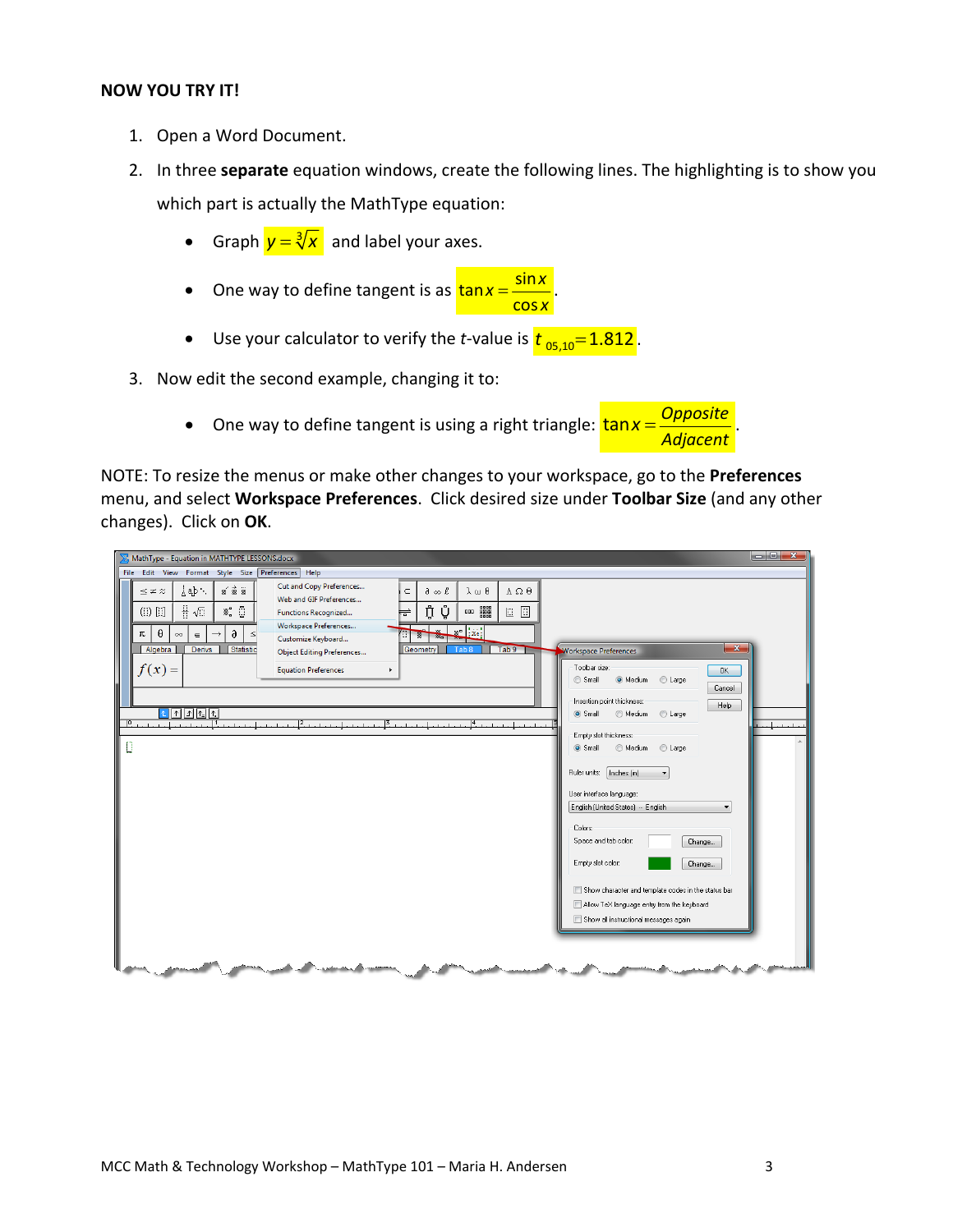# **MathType 101, Lesson 2: Navigating with Hotkeys and Customized Menus**

|                         | <b>PC</b>   | <b>Mac</b> |
|-------------------------|-------------|------------|
| Undo the last operation | $Ctrl+Z$    | $Cmd+Z$    |
| Copy selection          | $Ctrl+C$    | $Cmd+C$    |
| Cut selection           | $Ctrl+X$    | $Cmd+X$    |
| Paste selection         | $Ctrl + V$  | $Cmd+V$    |
| Open contextual menus   | Right-click | Ctrl-click |

### **Standard Hotkeys still work here:**

### **Useful MathType Hotkeys**

|                                          | <b>PC</b>                        | Mac                             |
|------------------------------------------|----------------------------------|---------------------------------|
| Fraction                                 | $Ctrl + F$                       | $Cmd + F$                       |
| Subscript (Low script)                   | $Ctrl+L$                         | $Cmd+L$                         |
| Superscript (High script)                | $Ctrl+H$                         | $Cmd + E$                       |
| Both super and sub-script (Joint script) | $Ctrl+J$                         | $Cmd+J$                         |
| Radical                                  | $Ctrl + R$                       | $Cmd+R$                         |
| Forced space                             | Ctrl+SPACE                       | Ctrl+SPACE                      |
| <b>Resizing Parentheses</b>              | $Ctrl+$                          | $Cmd+($                         |
| <b>Resizing Brackets</b>                 | $Ctrl + $                        | $Cmd+$                          |
| <b>Resizing Braces</b>                   | $Ctrl+$                          | $Cmd+$                          |
| Any Greek letter                         | Ctrl+G, letter<br>(cap or lower) | Cmd+G, letter<br>(cap or lower) |

**NOTE:** Any time you press a button in MathType, the hotkey IS displayed (albeit a bit out of your normal field of vision).

### **NOW YOU TRY IT!**

Create the following mathematical sentences (with equations) exactly as shown:

• Simplify: 
$$
\frac{1}{2} - \frac{3}{4}
$$
  
\n• Simplify:  $\left(\frac{3}{4}x^2 - 4x + 3\right) - \left(\frac{1}{4}x^2 - 5x + 1\right)$ 

• We define this as  $v_1 = \sqrt{t^2 - 1}$ 

• 
$$
\sigma^2 = \sum X^2 - \frac{\left(\sum X\right)^2}{N}
$$

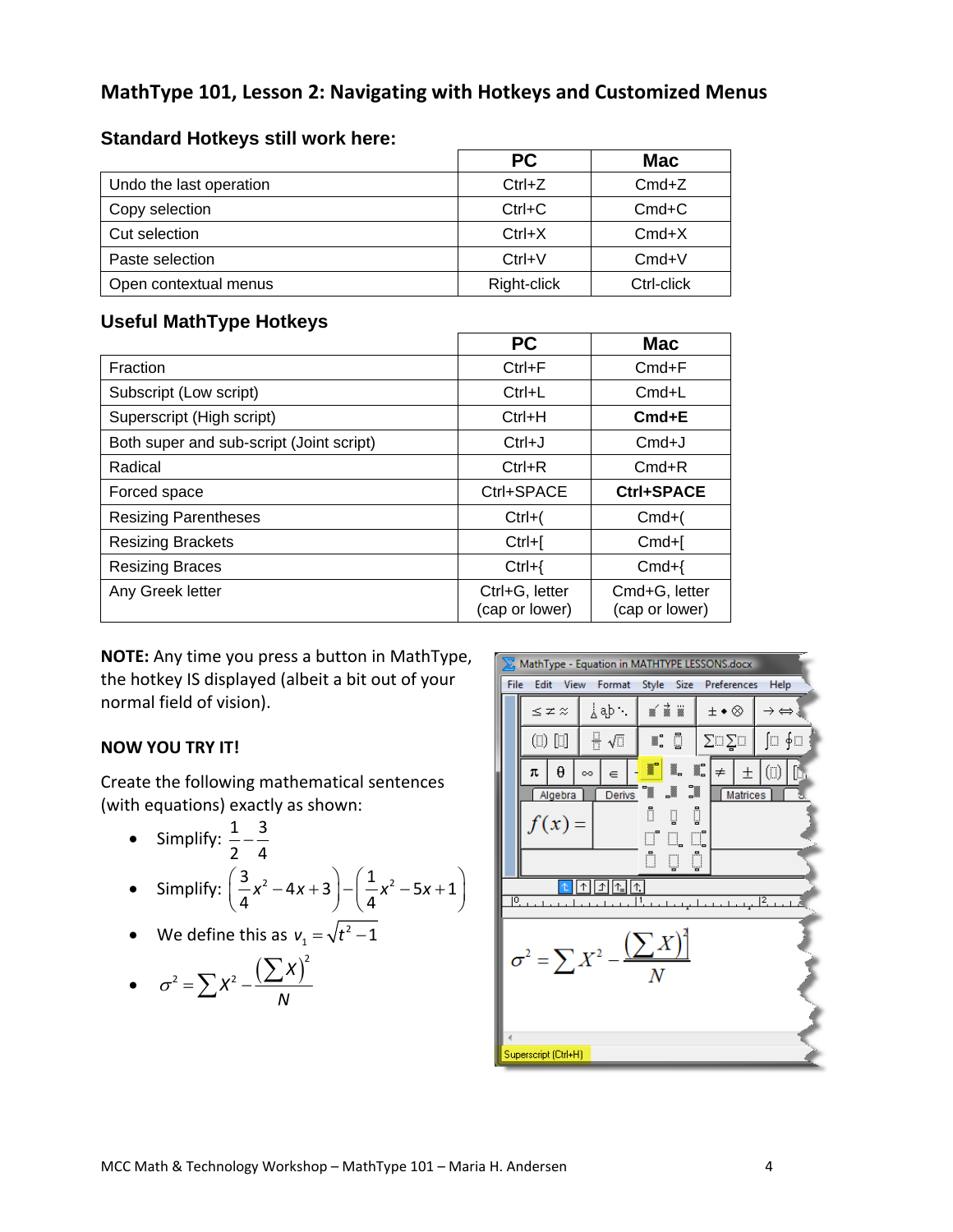### **To create your own hot key from MathType symbols and commands:**

- 1. Get into **MathType** (use Ctrl+E).
- 2. Use the symbol or command you want (this puts it in the **Recently Used Symbols** menu).
- 3. Under **Preferences** menu, select **Customize Keyboard**.
- 4. Click on the desired symbol or, if you have recently used the symbol, you can find it under **Recently Used Symbols and Templates.**
- 5. Place the cursor in the **press new shortcut key** text box. Hold down the keys you want for the hotkey command. Usually these contain Ctrl or Alt then a letter, symbol, or number. The keys you press should appear in the box.
- 6. Click on **Assign**. Click on **Close**.

**A Possible Shortcut:** If the symbol you want is already a separate button on the menu, you can enter shortcut key commands by right clicking on the key, then select **Properties.** This will not work if you often delete and move buttons.

### **Customizing the MathType Menus and Tabs**

- To create a new button, type the expression in the MathType editor and highlight it. Then drag the expression to the menu bar at the desired location.
- Te delete a menu button, right click on the menu button and click on **Delete**.
- To move menu buttons, while holding down the **Alt** key, click and drag the menu button to the desired location.

### **NOW YOU TRY IT!**

Define the following custom hotkeys.

|                                    | <b>PC</b>          | <b>Mac</b>  |
|------------------------------------|--------------------|-------------|
| Division symbol: $\div$            | $Ctrl + D$         | $Cmd+D$     |
| Less than or equal to: $\leq$      | $Ctrl + <$         | $Cmd+<$     |
| Greater than or equal to: $\geq$   | $Ctrl \rightarrow$ | $Cmd+>$     |
| Small size fraction: $\frac{2}{3}$ | Ctrl+Shift+F       | Cmd+Shift+F |

Now see if you can make a button in Tab8 of the MathType editor for  $|f(x)=|$ , like this:

|   | MathType - Equation in MATHTYPE LESSONS.docx                            |                         |          |               |               |            |                                         |                       |                                                               |                                              |                                                |        |                     |          |                       |                |                        |    |                    |                   |
|---|-------------------------------------------------------------------------|-------------------------|----------|---------------|---------------|------------|-----------------------------------------|-----------------------|---------------------------------------------------------------|----------------------------------------------|------------------------------------------------|--------|---------------------|----------|-----------------------|----------------|------------------------|----|--------------------|-------------------|
|   | File<br>Style Size Preferences<br>Edit<br><b>View</b><br>Help<br>Format |                         |          |               |               |            |                                         |                       |                                                               |                                              |                                                |        |                     |          |                       |                |                        |    |                    |                   |
|   |                                                                         | $\leq$ $\neq$ $\approx$ |          | , dβ          |               | xi i       |                                         | $\pm \bullet \otimes$ |                                                               | $\rightarrow$ $\leftrightarrow$ $\downarrow$ |                                                |        | 上半日                 |          | $\notin \cap \subset$ |                | $\partial \infty \ell$ |    | λωθ                | $A \Omega \Theta$ |
|   |                                                                         | $(1)$ $[1]$             | 퓨        | $\sqrt{2}$    | D<br>▒ ៝      |            | ∳⊟<br>Œ<br>$\Sigma\square\Sigma\square$ |                       | $\overrightarrow{C}$<br>豆<br>$\rightarrow$ $\rightleftarrows$ |                                              |                                                | ņ<br>Ų |                     | 鼺<br>000 | $\Box$<br>$\Box$      |                |                        |    |                    |                   |
|   | π                                                                       | $\theta$                | $\infty$ | $\in$         | $\rightarrow$ | $\partial$ | $\leq$                                  | $\neq$                | 土                                                             | $\left( \Box \right)$                        | $\begin{bmatrix} 1 & 1 \\ 1 & 1 \end{bmatrix}$ | 4      | $\frac{\Box}{\Box}$ | Σٍื้⊔ิ   | $\sqrt{\square}$      | $\mathbb{R}^n$ | L.                     | Ű. | $\overline{X}$ e : |                   |
|   |                                                                         | Algebra                 |          | <b>Derivs</b> |               |            | Statistics                              |                       | Matrices                                                      |                                              | <b>Sets</b>                                    |        |                     | Tria     |                       | Geometry       |                        |    | Tab <sub>8</sub>   | Tab <sub>9</sub>  |
| ł |                                                                         |                         |          |               |               |            |                                         |                       |                                                               |                                              |                                                |        |                     |          |                       |                |                        |    |                    |                   |

Bonus points if you can make it into a customized keyboard command too!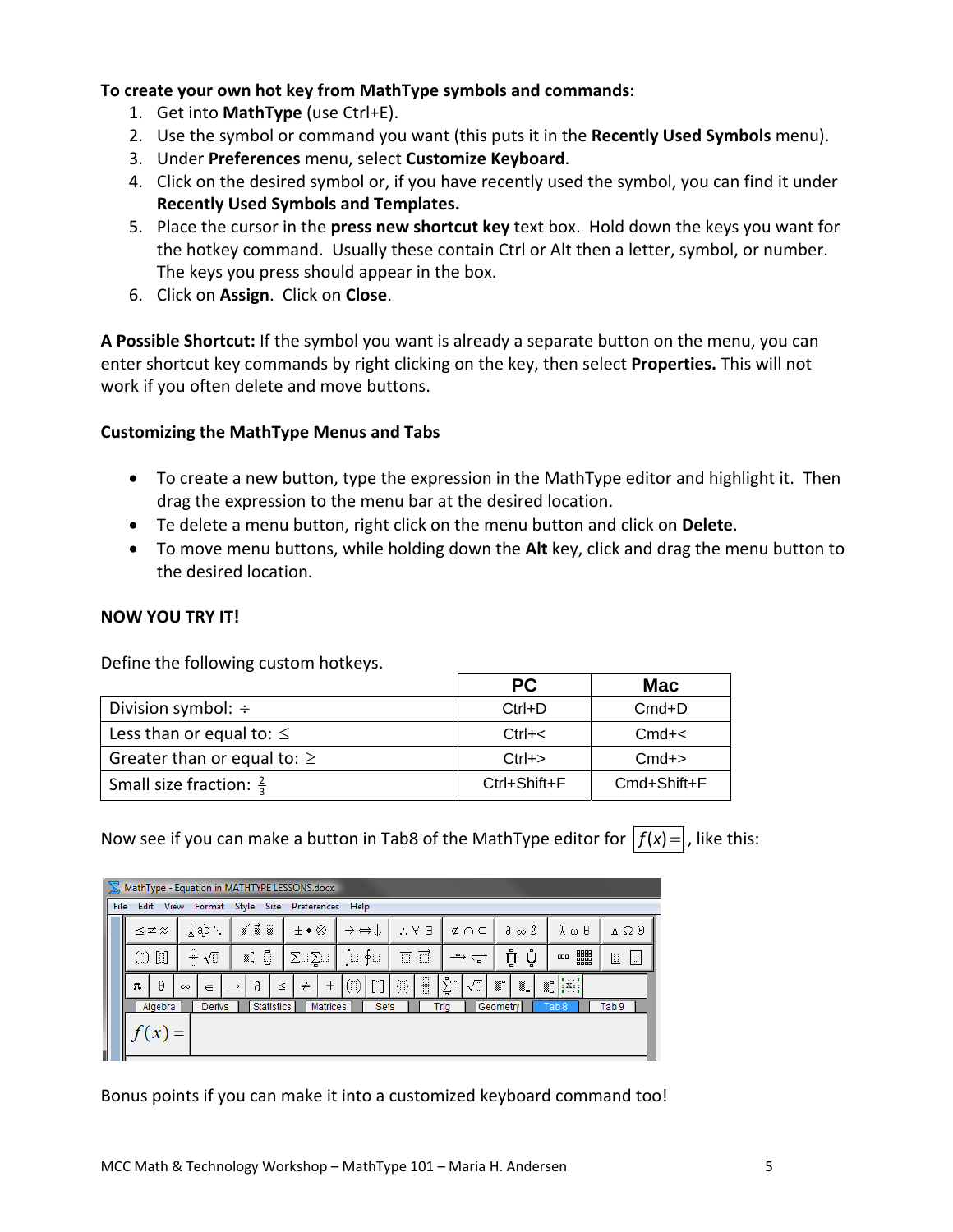# **MathType 101, Lesson 3: Understanding MathType Styles and Formats**

You can see all the MathType styles by looking under the **Format** menu in the MathType editor.

- **Math** style**:** This is the default style. It is a "smart" style that uses appropriate spacing around mathematics symbols, uses italics for variables, and uses standard text for pre‐defined mathematics functions. If you need a space in this style, create one using Ctrl+Space.
- Text style: If you want to write a phrase or sentence within the MathType editor, choose this style. This is just like using a standard text editor only there is no word wrapping.
- **User 1** or **User 2** style: Define this one yourself. For example, if you define this to be a handwriting font, like **Bradley Hand ITC**, and you can use it to "show" student work.

Once you understand the styles in MathType, you should find them easy to use. If you don't understand there are two distinct styles, these will drive you crazy.

| <b>Math Style</b>         | <b>Text Style</b>         |
|---------------------------|---------------------------|
| $x^2-3x+5$                | $x^2-3x+5$                |
| Solvethisequation.        | Solve this equation.      |
| $\sin^2 x + \cos^2 x = 1$ | $\sin^2 x + \cos^2 x = 1$ |

#### **Equation Alignment Options**

| 3x - 5 = 2x + 4              |                                 |
|------------------------------|---------------------------------|
| align at Center: $x - 5 = 4$ | align at Top: $3x - 5 = 2x + 4$ |
| $x = 9$                      | $x = 9$                         |
| align Left: $x - 5 = 4$      | align Center: $x - 5 = 4$       |
| $x = 9$                      | align Center: $x - 5 = 4$       |
| $x = 9$                      | $x = 9$                         |
| $3x - 5 = 2x + 4$            | align Center: $x - 5 = 4$       |
| $x = 9$                      | $x = 9$                         |
| align Right: $x - 5 = 4$     | align at =: $x - 5 = 4$         |
| $x = 9$                      | $x = 9$                         |

| MathType - Equation in MATHTYPE LESSONS.docx |                                                                                               |                                                                                                                                                                                                                |                    |  |  |  |  |  |  |
|----------------------------------------------|-----------------------------------------------------------------------------------------------|----------------------------------------------------------------------------------------------------------------------------------------------------------------------------------------------------------------|--------------------|--|--|--|--|--|--|
| File                                         | Edit<br>View                                                                                  | Format<br>Style<br>Size<br>Preferences<br>Help                                                                                                                                                                 |                    |  |  |  |  |  |  |
|                                              | $\leq$ $\approx$ $\approx$<br>$\mathbb{D} \mathbb{D}$<br>θ<br>π<br>od.<br>Algebra<br>$f(x) =$ | Ctrl+Shift+L<br><b>Align Left</b><br>Ctrl+Shift+J<br><b>Align Center</b><br>$Ctrl + Shift + R$<br><b>Align Right</b><br>Align at $=$<br>Align at.<br>Align at Top<br>Align at Center<br><b>Align at Bottom</b> | ∴∀<br>π<br>Г<br>41 |  |  |  |  |  |  |
|                                              | $\mathbb{P}_{n+1}$<br>$3x - 5 = 2$<br>$x - 5 = 4$<br>$x = 9$                                  | Color<br>Line Spacing<br>Matrix<br>Fence Alignment<br><b>Inline Equation</b><br><b>Reset Nudge</b><br>Define Spacing                                                                                           | Þ                  |  |  |  |  |  |  |

**NOW YOU TRY IT!** Create the text you see below.

Factor: 
$$
x^2 - 5x + 4
$$
  
\n $(x-4)(x-1)$   
\nSolve:  $2(x+6) = 8$   
\n $2x + 12 = 8$   
\n $2x = -4$   
\n $x = -2$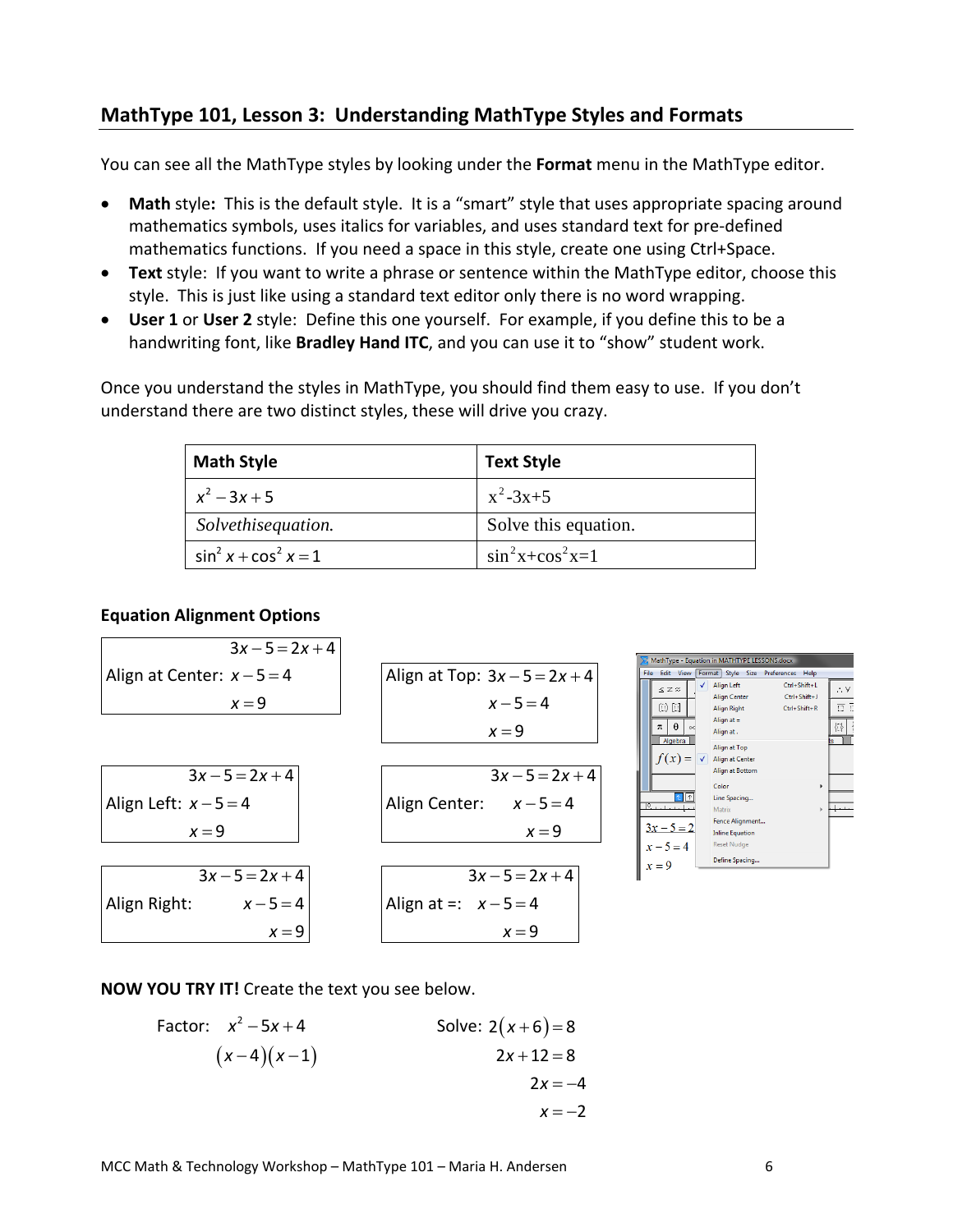# **MathType 101, Lesson 4: Changing Fonts and Sizes**

There might be times when you need to change all the fonts in a document or change the size of every equation in a document. To do this, you must first change the font or size in one of the equations and make sure that **Use for new equations** is checked.

- To change the size of an equation, use the **Size** menu.
- To change the font of an equation, use the **Style** menu and then **Define** (bottom of the window).

Now, go back to Word (exit any MathType windows).

- If you only want to change selected equations, select them first.
- If you want to change all the equations, make sure that no equations are selected.

Choose the **MathType** tab in Word. Choose **Format Equations** under this menu and then choose the appropriate option.

| Ca                              |                                                                                                                                                                                                                                                                                                                                                    | $\begin{array}{c} \mathfrak{p} \rightarrow \mathfrak{p} \quad \mathbf{p} \quad \mathbf{p} \quad \mathbf{p} \end{array}$ |                         |                          | MATHTYPE LESSONS.docx - Microsoft Word |                        |             |                                 |                                         |                  |                     |                  |                                     |                                   |    |
|---------------------------------|----------------------------------------------------------------------------------------------------------------------------------------------------------------------------------------------------------------------------------------------------------------------------------------------------------------------------------------------------|-------------------------------------------------------------------------------------------------------------------------|-------------------------|--------------------------|----------------------------------------|------------------------|-------------|---------------------------------|-----------------------------------------|------------------|---------------------|------------------|-------------------------------------|-----------------------------------|----|
| $\sim$ 60 $\sim$                | Home                                                                                                                                                                                                                                                                                                                                               | Page Layout<br>Insert                                                                                                   | References              |                          | <b>Mailings</b>                        | Review                 | <b>View</b> |                                 | MathType                                | <b>Developer</b> |                     | Accessibility    | Acrobat                             |                                   |    |
| $\ \sum$ Inline                 |                                                                                                                                                                                                                                                                                                                                                    | CO Math -                                                                                                               | (1) Insert Number *     |                          | $\triangle$ Previous                   |                        |             |                                 | $\mathbf{S}\Sigma$ Equation Preferences |                  |                     | Export Equations |                                     | $\bigcirc$ ) MathType Help $\sim$ |    |
| $\sqrt{\frac{1}{\sum}}$ Display |                                                                                                                                                                                                                                                                                                                                                    | $\Omega$ Other                                                                                                          | (4) Insert Reference    |                          | $\circ$ Equations                      |                        |             |                                 | ▼      ∑C Format Equations              |                  | Publish to MathPage |                  | $\sum$ MathType on the Web $\gamma$ |                                   |    |
|                                 | $\sqrt{\frac{\sum_{i=1}^{n} \sum_{i=1}^{n} \sum_{j=1}^{n} \sum_{j=1}^{n} \sum_{j=1}^{n} \sum_{j=1}^{n} \sum_{j=1}^{n} \sum_{j=1}^{n} \sum_{j=1}^{n} \sum_{j=1}^{n} \sum_{j=1}^{n} \sum_{j=1}^{n} \sum_{j=1}^{n} \sum_{j=1}^{n} \sum_{j=1}^{n} \sum_{j=1}^{n} \sum_{j=1}^{n} \sum_{j=1}^{n} \sum_{j=1}^{n} \sum_{j=1}^{n} \sum_{j=1}^{n} \sum_{j=1$ |                                                                                                                         |                         | 11 Chapters & Sections * |                                        | $\overline{\ast}$ Next |             | $\frac{1}{2}$ Convert Equations |                                         |                  | $\sum$ Toggle TeX   |                  | $\sum$ Future MathType              |                                   |    |
|                                 | <b>Insert Equations</b>                                                                                                                                                                                                                                                                                                                            | <b>Symbols</b>                                                                                                          | <b>Equation Numbers</b> |                          |                                        | <b>Browse</b>          |             |                                 | Format                                  |                  |                     | Publish          |                                     | MathType                          | п. |

MathType will proceed to convert all the appropriate equations to the selected format.

**NOW YOU TRY IT!** Open one of the documents containing many equations (EQUATION EXAMPLES), then convert all the equations to a different size or font. Remember you have to change one equation first.

## **MathType 101, Lesson 5: Tricks and Tips**

| $\bullet$ | <b>Strikethroughs and</b> | $\Sigma$ , MathType - Equation in MATHTYPE LESSONS.docx |                                                                                                                                                                                                                                                                                                                                                     |                   |                                       |                       |                                              |                                     |                                   |                                  |                                 |                                                                                                                                                                                   |  |  |  |
|-----------|---------------------------|---------------------------------------------------------|-----------------------------------------------------------------------------------------------------------------------------------------------------------------------------------------------------------------------------------------------------------------------------------------------------------------------------------------------------|-------------------|---------------------------------------|-----------------------|----------------------------------------------|-------------------------------------|-----------------------------------|----------------------------------|---------------------------------|-----------------------------------------------------------------------------------------------------------------------------------------------------------------------------------|--|--|--|
|           | Cross-outs: There are     |                                                         | File Edit<br>View                                                                                                                                                                                                                                                                                                                                   |                   | Format Style Size<br>Preferences Help |                       |                                              |                                     |                                   |                                  |                                 |                                                                                                                                                                                   |  |  |  |
|           | special formats that      |                                                         | $\leq$ $\approx$ $\approx$                                                                                                                                                                                                                                                                                                                          | ⊥ab∵              | xi i                                  | $\pm \bullet \otimes$ | $\rightarrow$ $\leftrightarrow$ $\downarrow$ | $\therefore$ $\forall$ $\exists$    | $\notin \cap \subset$             | $\partial \infty \ell$           | λωθ                             | $\Lambda \Omega \Theta$                                                                                                                                                           |  |  |  |
|           | allow you to cross out    |                                                         | $\begin{picture}(20,20) \put(0,0){\line(1,0){10}} \put(15,0){\line(1,0){10}} \put(15,0){\line(1,0){10}} \put(15,0){\line(1,0){10}} \put(15,0){\line(1,0){10}} \put(15,0){\line(1,0){10}} \put(15,0){\line(1,0){10}} \put(15,0){\line(1,0){10}} \put(15,0){\line(1,0){10}} \put(15,0){\line(1,0){10}} \put(15,0){\line(1,0){10}} \put(15,0){\line(1$ | 품<br>$\sqrt{2}$   | Ū<br>II.                              | $\sum \Box \sum \Box$ | E<br>∮⊟                                      | $\overline{\Box}$ $\overline{\Box}$ | $\rightarrow \rightleftharpoons$  | Ų<br>Ů                           | 鼺<br>000                        | $\begin{tabular}{ c c c c } \hline \quad \quad & \quad \quad & \quad \quad & \quad \quad \\ \hline \quad \quad & \quad \quad & \quad \quad & \quad \quad \\ \hline \end{tabular}$ |  |  |  |
|           | or strike through         |                                                         | $\theta$<br>π                                                                                                                                                                                                                                                                                                                                       | $\in$<br>$\infty$ | a                                     | $\neq$<br>土<br>$\leq$ | $[]$<br>$\left( 1\right)$                    | $\widehat{\mathbb{D}}$<br>ĩ         | ī<br>$\widehat{\mathbb{D}}$<br>ħ. | $\overline{\mathbb{R}}^n$<br>▓▖▏ | :X <sub>e</sub><br>$\mathbb{Z}$ |                                                                                                                                                                                   |  |  |  |
|           | selected text.            |                                                         | Algebra                                                                                                                                                                                                                                                                                                                                             | <b>Derivs</b>     | <b>Statistics</b>                     | <b>Matrices</b>       | Set                                          | Ī<br>π                              | $\Xi$<br>$\Box$                   | <b>Geometry</b>                  | Tab <sub>8</sub>                | Tab <sub>9</sub>                                                                                                                                                                  |  |  |  |
|           |                           |                                                         | $f(x) =$                                                                                                                                                                                                                                                                                                                                            |                   |                                       |                       |                                              | đ<br>ħ                              | $\vec{\Box}$<br>Ħ                 |                                  |                                 |                                                                                                                                                                                   |  |  |  |
|           |                           |                                                         |                                                                                                                                                                                                                                                                                                                                                     |                   |                                       |                       |                                              | $\Box$<br>Ц                         | $\Box$<br>$\Box$                  |                                  |                                 |                                                                                                                                                                                   |  |  |  |
|           |                           |                                                         |                                                                                                                                                                                                                                                                                                                                                     |                   |                                       |                       |                                              | ₩<br>XX                             | X                                 |                                  |                                 |                                                                                                                                                                                   |  |  |  |
|           |                           |                                                         |                                                                                                                                                                                                                                                                                                                                                     | <u>ন নিনিনিক</u>  |                                       |                       |                                              |                                     |                                   |                                  |                                 |                                                                                                                                                                                   |  |  |  |
|           |                           |                                                         |                                                                                                                                                                                                                                                                                                                                                     |                   |                                       |                       |                                              |                                     |                                   |                                  |                                 |                                                                                                                                                                                   |  |  |  |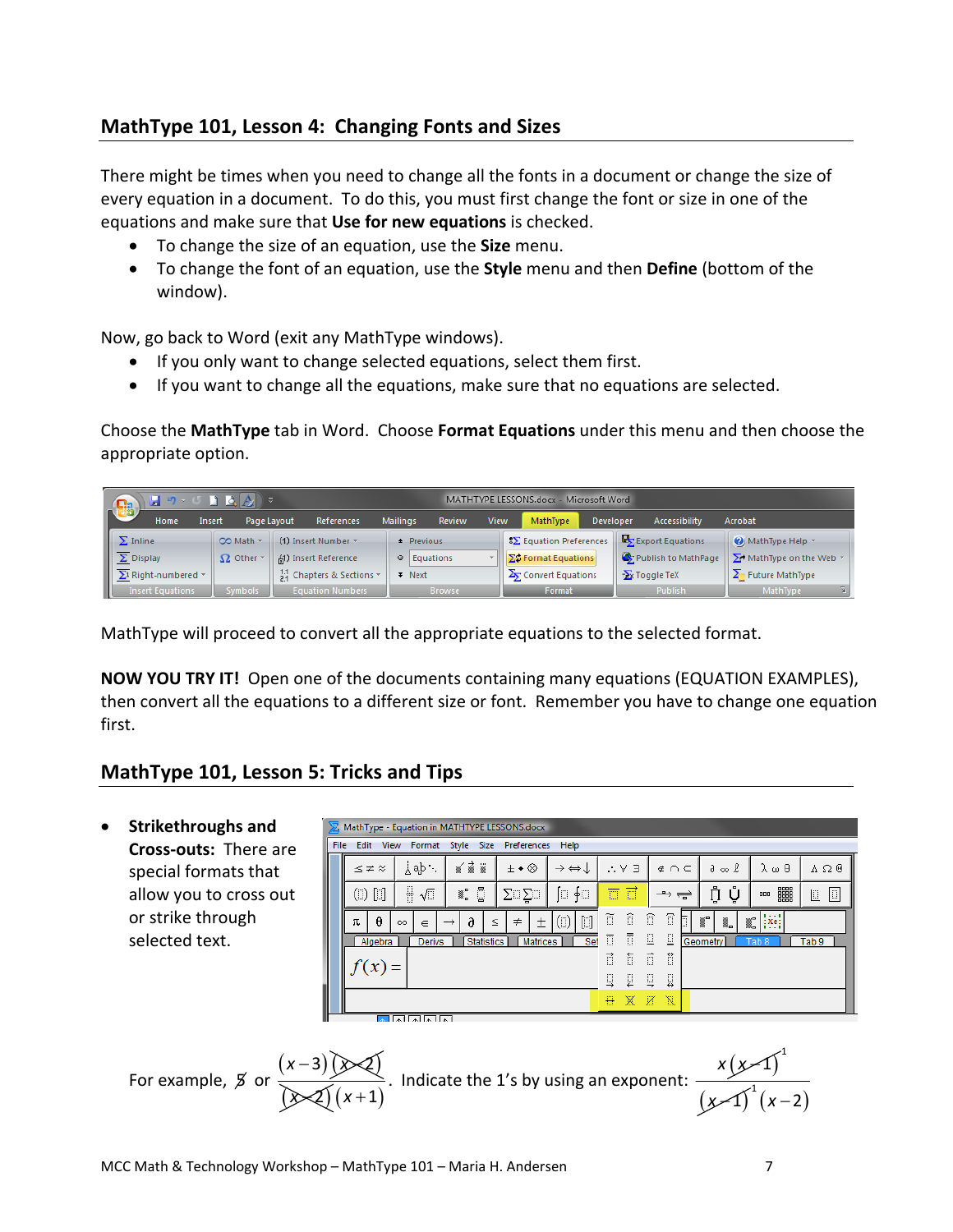- **Calculator Keys:** These can be imitated by putting a box around selected text, like this:  $\overline{\text{EXP}}$  (see button location in image to right)
- **Nudging:** Highlight the text you want to nudge. In MathType, hold down **Ctrl** with the arrow key that moves the text in the appropriate direction.
- **•** Resizing Integrals: This integral sign  $\int \frac{\sin x}{x}$ cos *f*  $\frac{\sin x dx}{\cos x}$  looks pretty wimpy. To get the **resizing** integral,

multiply by 2, then add 5  $2x+5$ square it, then subtract  $1 | x^2 - 1$ 

 $2x + 5$ −

 $2 + \frac{1}{2}$ 

+

hold down SHIFT when you press the integral button:  $\int \frac{\sin x}{1 + x^2}$ cos *xdx x*  $\int \frac{\sin x dx}{\cos x}$ .

 $(x)$ 

*x f x*

• **Tables**: You can create a table with the given size or create your own size by using the last button in the matrix menu. Click between the cells to get the lines. Here are some examples:

| $3 \mid 9$                                                                                                                                                                                                     |
|----------------------------------------------------------------------------------------------------------------------------------------------------------------------------------------------------------------|
| • Matrices: Use a combination of $\lceil \cdot \rceil$ and the matrix options to create a matrix. Again, click<br>between the cells to create lines that divide rows and columns. Clicking multiple times will |

take the square root

 $h$   $\vert$  take the square root  $\vert \hspace{0.1 cm} \sqrt{\varkappa}$ 

 $f \, \mid$  multiply by 2, then add 5  $\mid$  2x  $g \mid$  square it, then subtract 1  $\mid x$ 

 $\mid g \mid$  square it, then subtract 1  $\mid x^2$ 

give you various versions of dashed lines and eventually remove the line.

• **Piecewise Functions:** Use the { option found in the resizing parentheses menu. Within the resizing { , after each line, use enter to resize the brace larger.

### **NOW YOU TRY IT!**

 $0$  4  $-1$  2

 $\begin{bmatrix} 0 & 4 & -1 & 2 \end{bmatrix}$ 





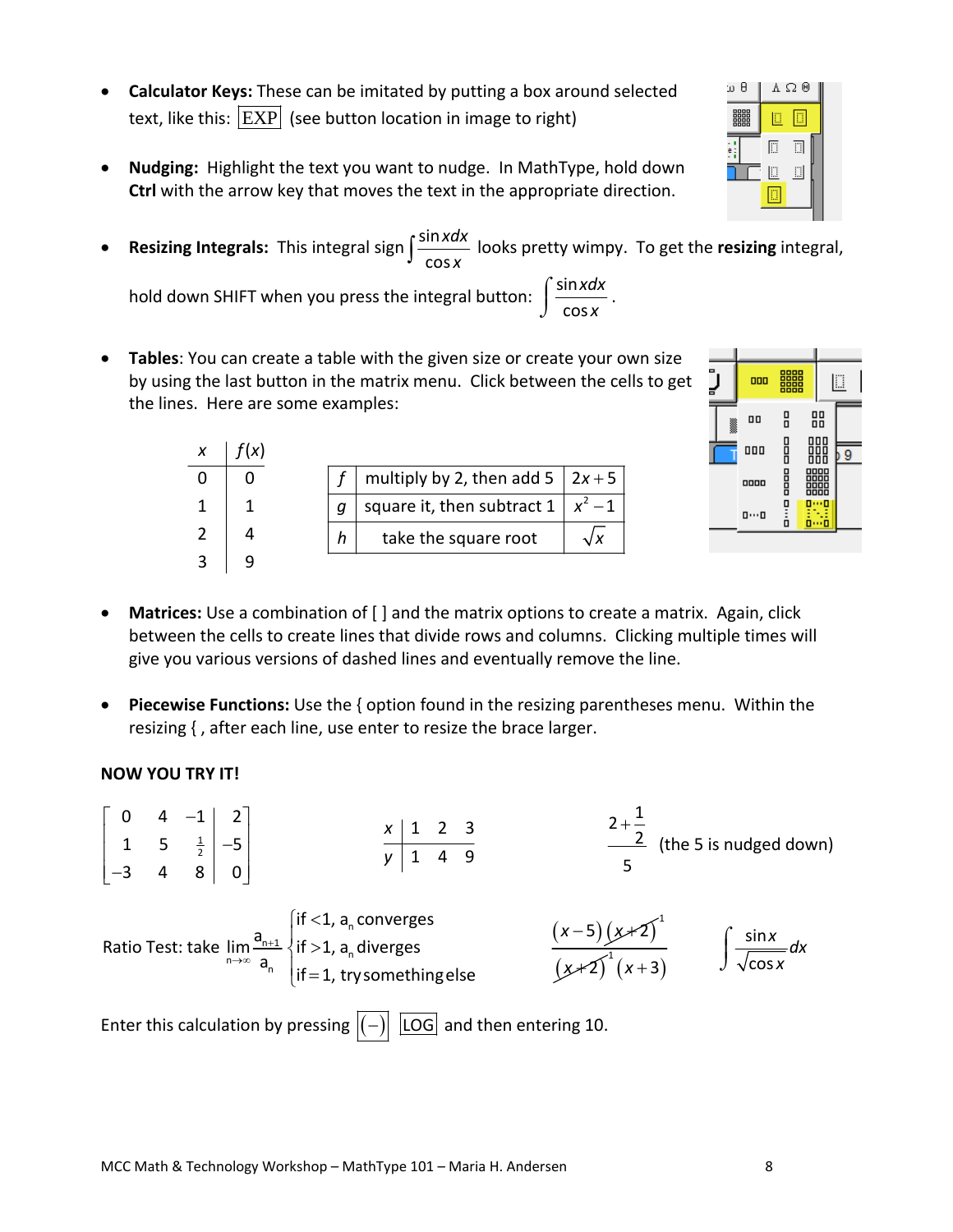# **MathType 101, Lesson 6: MathType and Web Applications**

MathType has several translators that allow equations to be translated into other computer languages, including TeX and MathML.

Basically the action is a simple Cut/Copy and Paste (sometimes drag & drop works too). You copy the equation in MathType, just the way it normally looks, and when you paste it, you get alternative code for it. lo Br

Open the MathType Editor. In the **Preferences** tab, choose **Cut and Copy Preferences**.

**Choose the translator** you need from the reference list below. You only have to do this once.

Open the equation you'd like to translate and **select**

MathType - Equation in MATHTYPE LESSONS.docx File Edit View Format Style Size ces Help **Cut and Copy Pref**  $\leq$   $z \approx$   $\left| \begin{array}{c} \downarrow$  ab  $\cdot \end{array} \right|$  $\vec{\bm{x}}$  i  $\vec{\bm{x}}$  $\partial \in \mathbb{R}$   $\lambda \omega \theta$   $\Delta \Omega \theta$  $\subset$ Web and GIF Preferences...  $\mathbb{I}$ . 0  $\Box$  $\mathbb{H}$   $\sqrt{\mathbb{I}}$ Functions Recognized... ⊨ Workspace Preferences...  $\pi \begin{vmatrix} \theta & \infty \end{vmatrix} \begin{vmatrix} \infty & \infty \end{vmatrix}$   $\begin{vmatrix} \infty & \infty \\ \infty & \infty \end{vmatrix}$  $\left|\mathbb{I}^{\bullet}\right|$  iii  $\left|\mathbb{I}^{\bullet}_{\bullet}\right|$  in  $\left|\mathbb{I}^{\bullet}_{\bullet}\right|$ Customize Keyboard... Algebra Derivs Statis Object Editing Preferences... Cut and Copy Preferences  $f(x) =$ **Equation Preferences** Please choose the type of data that will be placed<br>on the Clipboard by the Cut and Copy commands: OK Cancel C Equation object (Windows OLE graphic) Help  $111111$ O MathML or TeX:  $\overline{P}$ AMSLaTeX D Imclude translator name in translation Include MathType data in translation Equation for application or website ANGEL Learning et the type of data MathType will place on the Clipboard

**the text** you'd like to translate. Copy it.

Then **paste into the application** using the directions below.

Additional application translators can be found at **http://www.dessci.com/en/support/mathtype/works\_with.htm**

| <b>Application</b>    | <b>Translator to use in</b><br><b>Cut and Copy Preferences</b> | <b>Notes on Paste Action</b>                                 |
|-----------------------|----------------------------------------------------------------|--------------------------------------------------------------|
| <b>ANGEL Learning</b> | Equation for  ANGEL Learning                                   | In ANGEL, click on the Sigma symbol. Paste                   |
|                       |                                                                | the MT equation into the equation editor.                    |
| <b>Blackboard</b>     | Equation for  Blackboard                                       | In Blackboard, click the WebEQ icon $ \sqrt{x} $ . Paste     |
|                       |                                                                | the MT equation into the Bb Equation editor. Click<br>Submit |
| <b>Gmail GDocs</b>    | Equation for  Google Docs                                      | Paste into your email.                                       |
| Maple                 | Equation for  Maple                                            | Paste into a Maple worksheet. When Maple                     |
|                       |                                                                | asks if you'd like to convert it into 2D math,               |
|                       |                                                                | answer Yes.                                                  |
| Mathematica           | Equation for  Mathematica                                      | Paste into the Mathematica notebook.                         |
| Moodle                | MathML or TeX                                                  | Paste into the Moodle text box.                              |
|                       | TeX - LaTeX 2.0 and later                                      |                                                              |
|                       | Boxes below this: unchecked                                    |                                                              |
| WebAssign             | Equation for  WebAssign                                        | Paste into the WebAssign text field used for                 |
|                       |                                                                | editing equations.                                           |
| WolframAlpha          | Equation for  Wolfram   Alpha                                  | Paste into the input bar next to the orange $=$ .            |